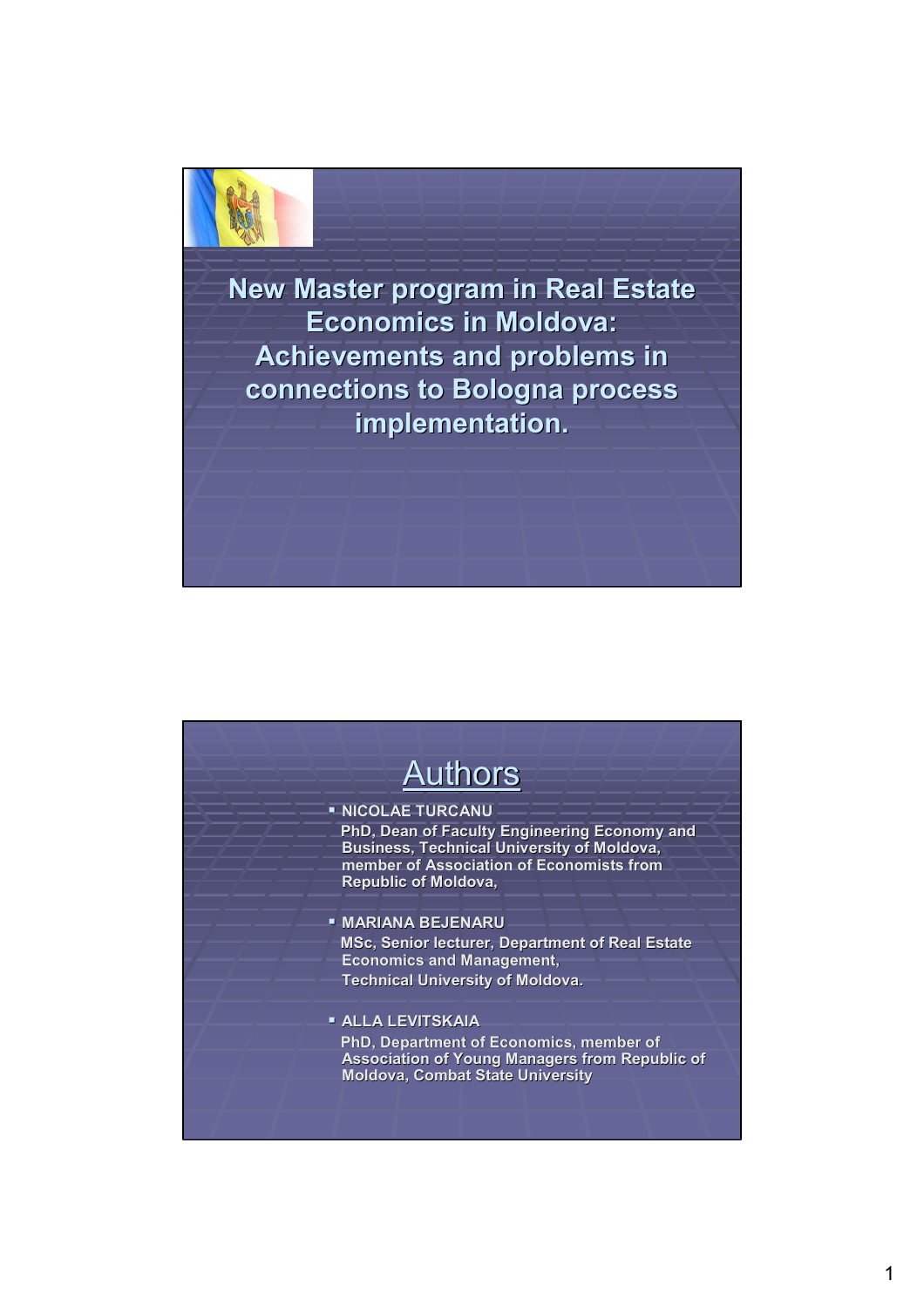

Analysis of possibilities to be enrolled in the new master program show us some problems related to specific of educational **system in Moldova: -** engineering specialties, including Real Estate Appraisal are being considered technical specializations, have the 4 years duration of studies at bachelor level (240 credits), and at the same time economic specialization have three years period of **studies and 180 credits; studies and 180 credits; - college students are enrolled at bachelor level without college students are enrolled at bachelor level without considering their credits for specialty courses, and some of the courses have to be passed twice; be passed -** about 50-90% of bachelor students (until 2007 - 90%) start to work in business sectors and need vocational training, which is **not in the favor of fundamental training; not in the favor of fundamental training; -** two level of university titles exist in Moldova: PhD and PhD **Habilitat.**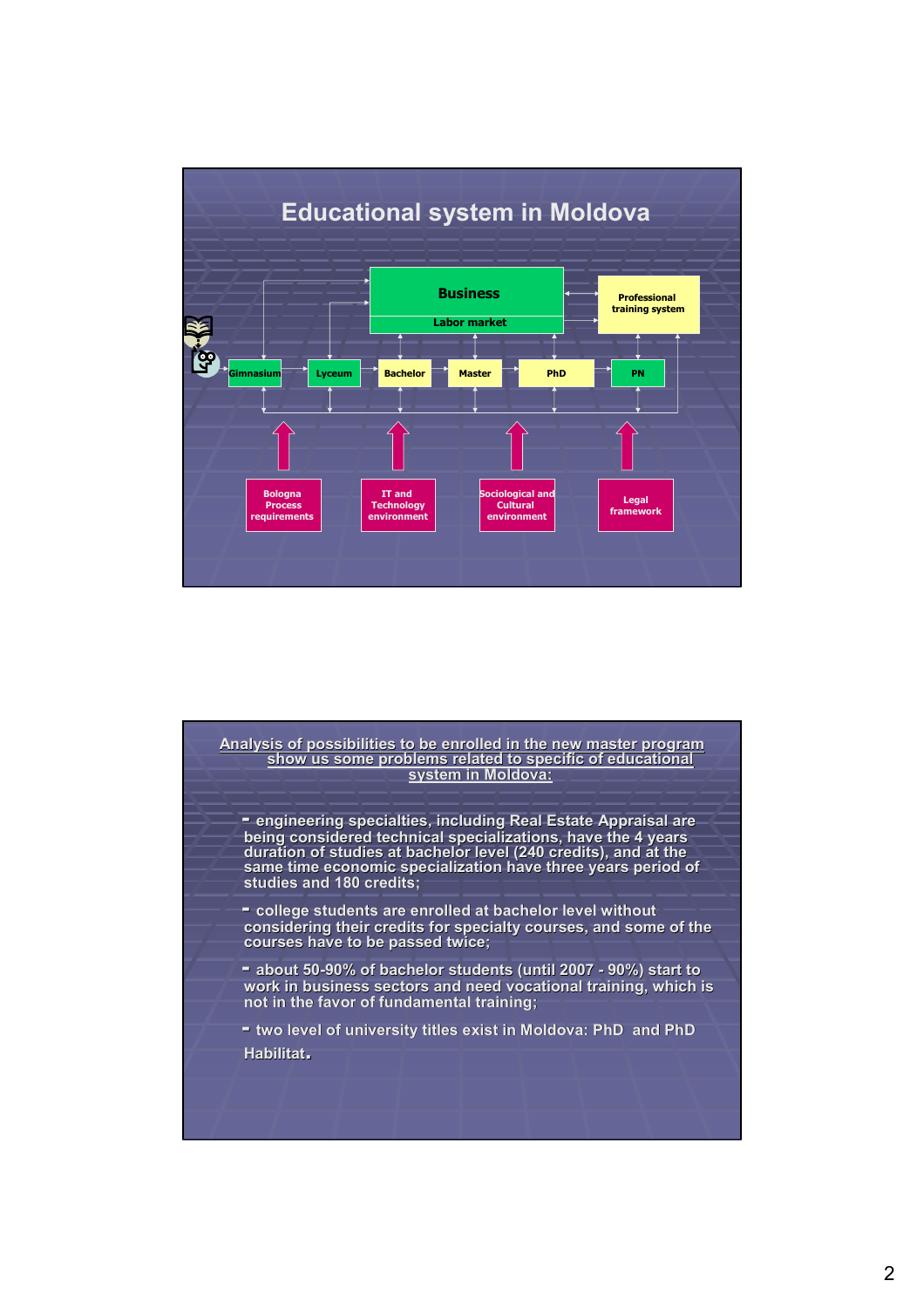#### The problems of the educational system in Moldova are similar to those faced by other countries in transition:

- $-$  mainly technically oriented education;
- insufficient training of students in legal, managerial, and insufficient training of students in legal, managerial, and social subjects;
- $\blacksquare$  big gap between education and profession;
- $-$  training highly specialized professionals without a broad horizon;
- $-$  inflexible educational system (i.e. impossibility to change study program after obtaining Bachelor degree)
- **-** acute shortages of teaching materials and equipment; low efficiency in use of facilities and staff.

## **Strategy for Higher Education** Development in Moldova

- $\blacksquare$  the period 2005-2010 is devoted to organization of the higher education into three cycles;
- $\blacksquare$  to assure the quality of higher education and promotion of mobility for students and university teaching staff.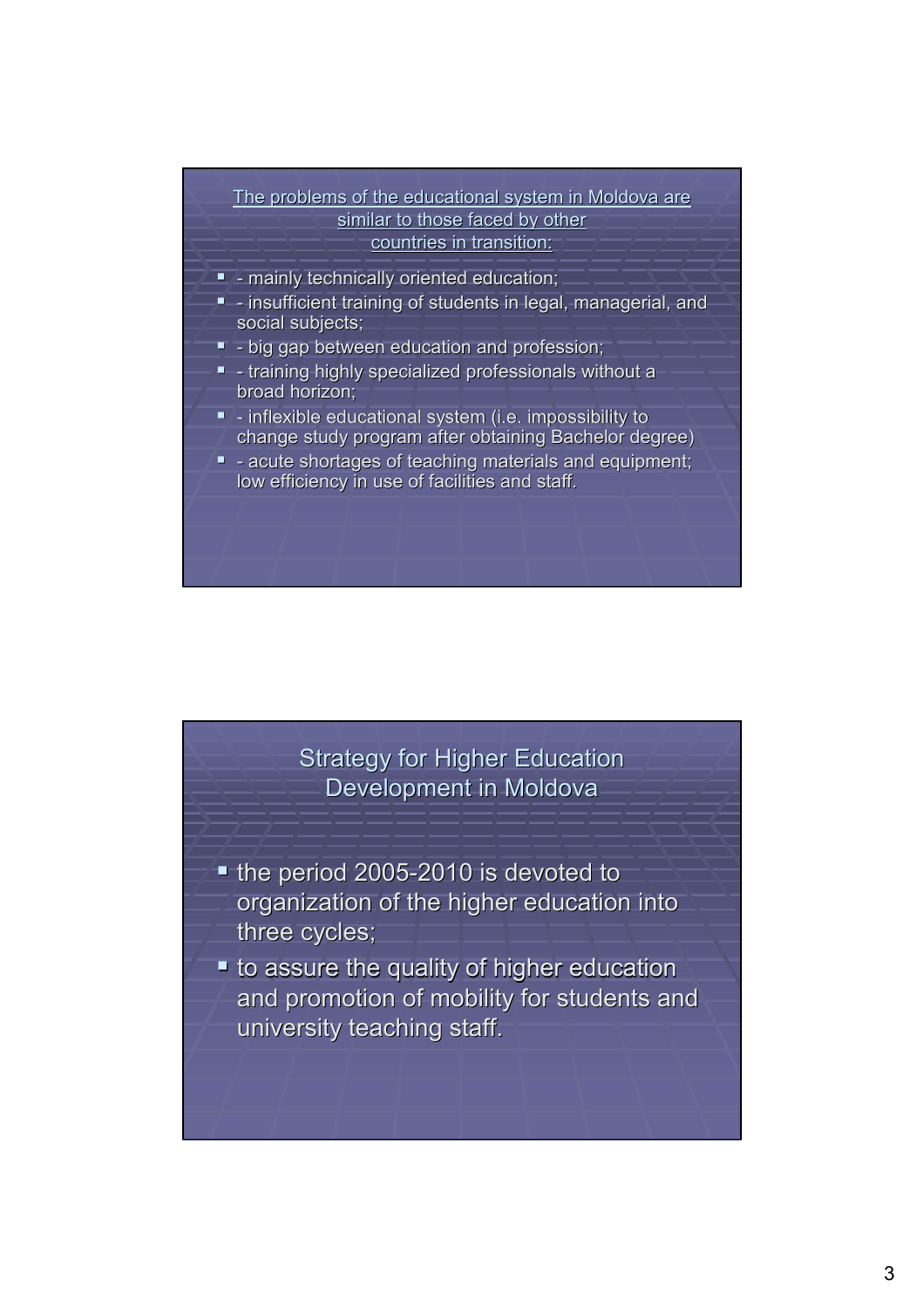## The top-priority educational goals

- $\blacksquare$  to increase the efficiency of management within the education sector;
- $\blacksquare$  to improve the quality of education;
- $\blacksquare$  to invest in the young generation of researchers and teaching staff;
- $\blacksquare$  to increase access to education.

#### **Master program in Real estate economics at TUM and a** new Bachelor program in Real estate economics at

#### **TUM and CSU**

- **Programs will be introduced at the Faculty of Engineering Economy and** Business of TUM and the Faculty of Economics of CSU.
- A complete set of new courses together with newly prepared teaching materials and modern IT teaching methodologies are to be developed and introduced within the implementation period.
- **The new Master program at TUM will be taught during two years after** obtaining by students Bachelor degree
- **P** programs will end up by obtaining Master or Bachelor degrees
- The total number of students to be educated at Bachelor and Master programs at two universities is estimated as 50-80 annually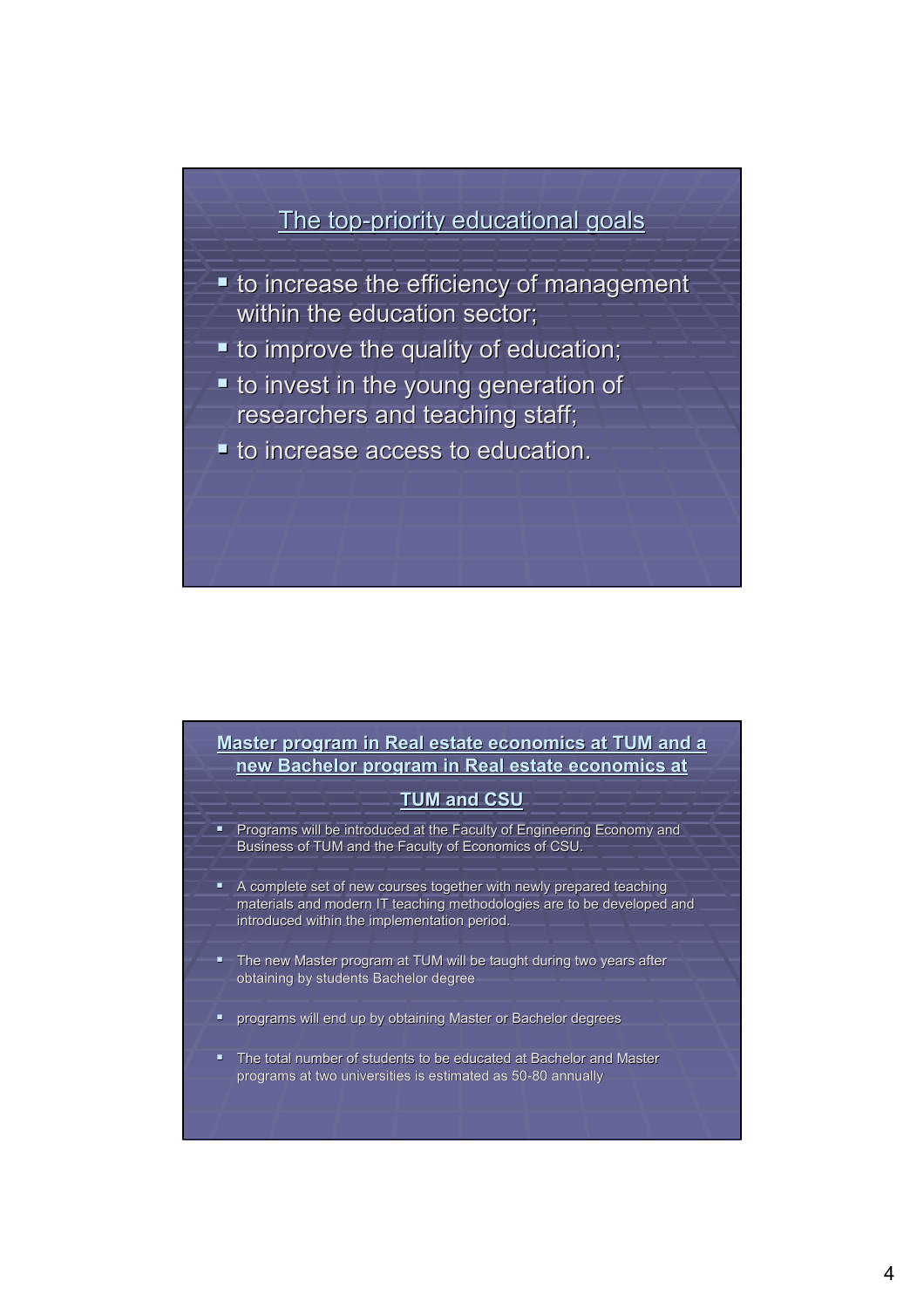

- New curriculum for Master program in Real Estate Economics in accordance with European standards at TUM;
- Revised curriculum for Bachelor program in Real Estate Economics at TUM and CSU;
- New courses prepared and corresponding teaching materials for two Moldovan Universities;
- **Established Centers on Real Estate Economics at TUM** and CSU;
- Trained teaching staff and students at TUM and CSU.

#### Structure of the project

Development of new courses that will be prepared by responsible teachers from TUM and CSU in close cooperation with the partners from TU Delft and KTH.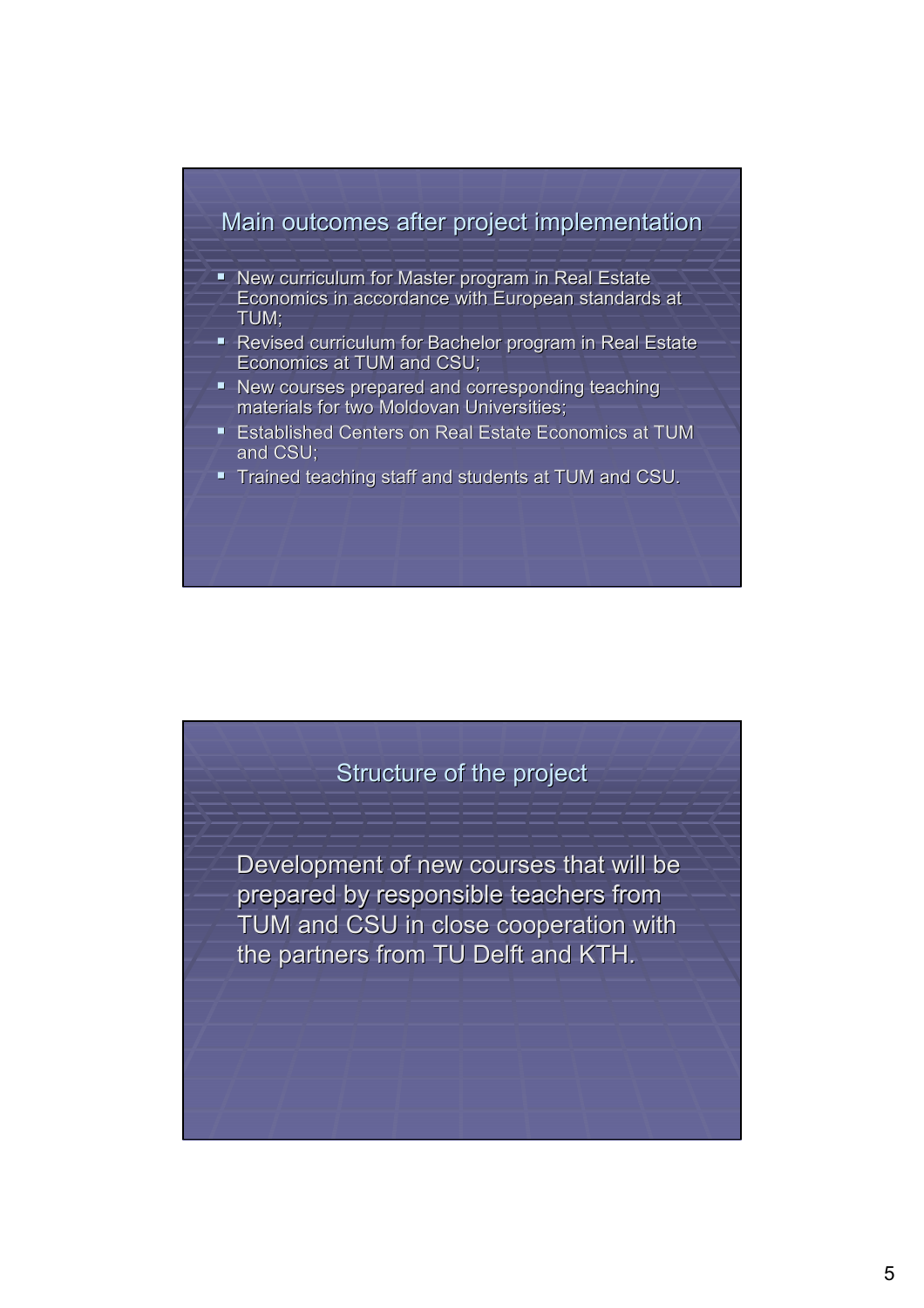

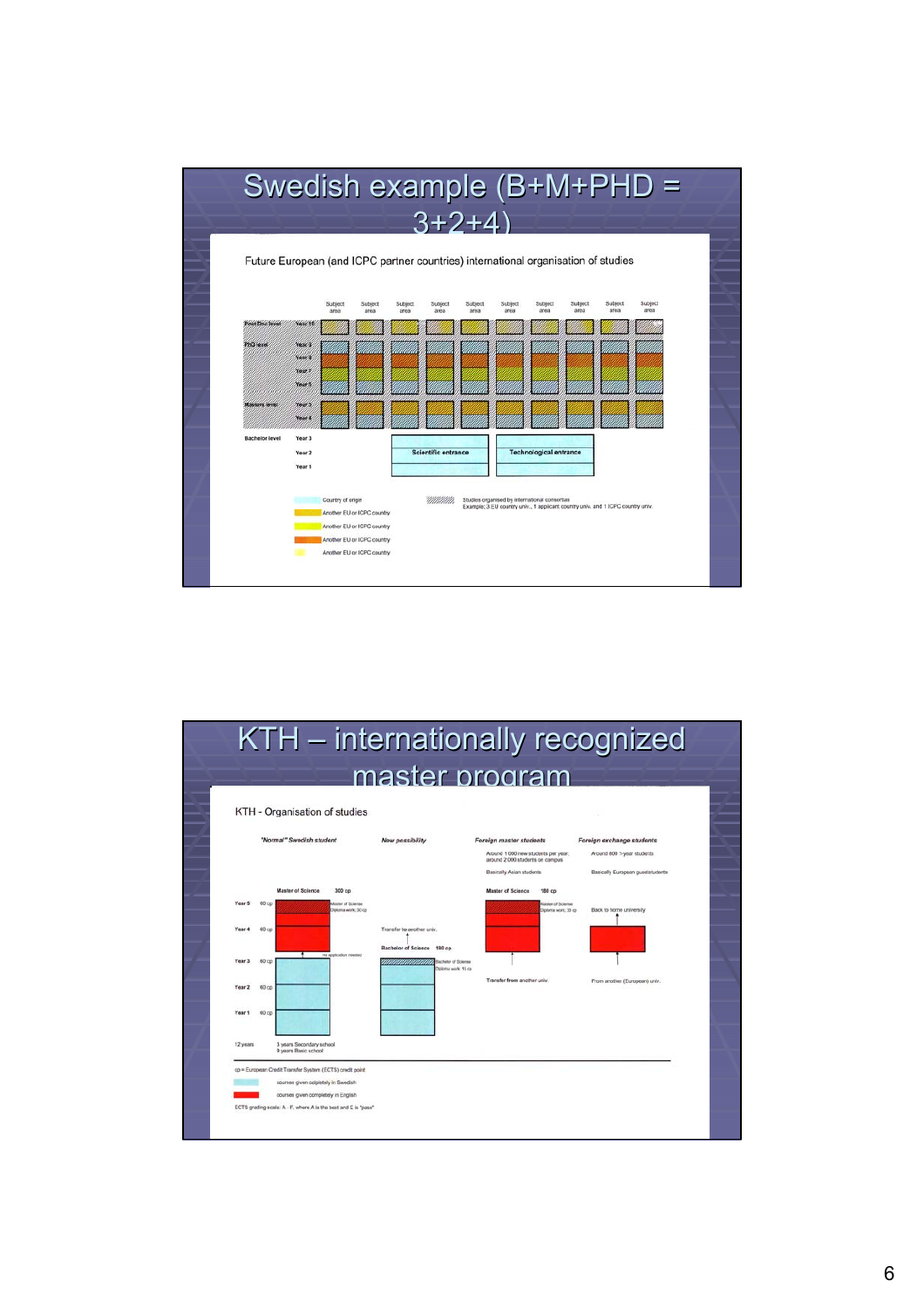

|    | <b>Real Estate Management</b>                                   | <b>KTH, Sweden</b> |
|----|-----------------------------------------------------------------|--------------------|
|    | <b>Course overview</b>                                          |                    |
|    | $-$ Term 1                                                      |                    |
|    | " Quantitative Methods in Real Estate Economics                 |                    |
| π  | <b>Investment Analysis</b>                                      |                    |
| ш  | <b>Financial Economics</b>                                      |                    |
| н, | <b>Urban and Regional Economics</b>                             |                    |
|    | <b>Business Cycles in Construction &amp; Real Estate Market</b> |                    |
| ш  | Management & Leadership                                         |                    |
|    | <b>-</b> Research Methods                                       |                    |
|    | <b>Advanced Issues in Real Estate Economics</b>                 |                    |
|    | Term 2                                                          |                    |
|    | <b>Real Estate Market Analysis &amp; Development</b>            |                    |
| ш  | <b>Contract Theory</b>                                          |                    |
|    | • Portfolio Management & Real Estate Finance (elective)         |                    |
| ш, | <b>Real Estate Valuation (elective)</b>                         |                    |
| ٠  | Facility Management (elective) Master's thesis                  |                    |
|    | 80% economics; 10% law; 10% research                            |                    |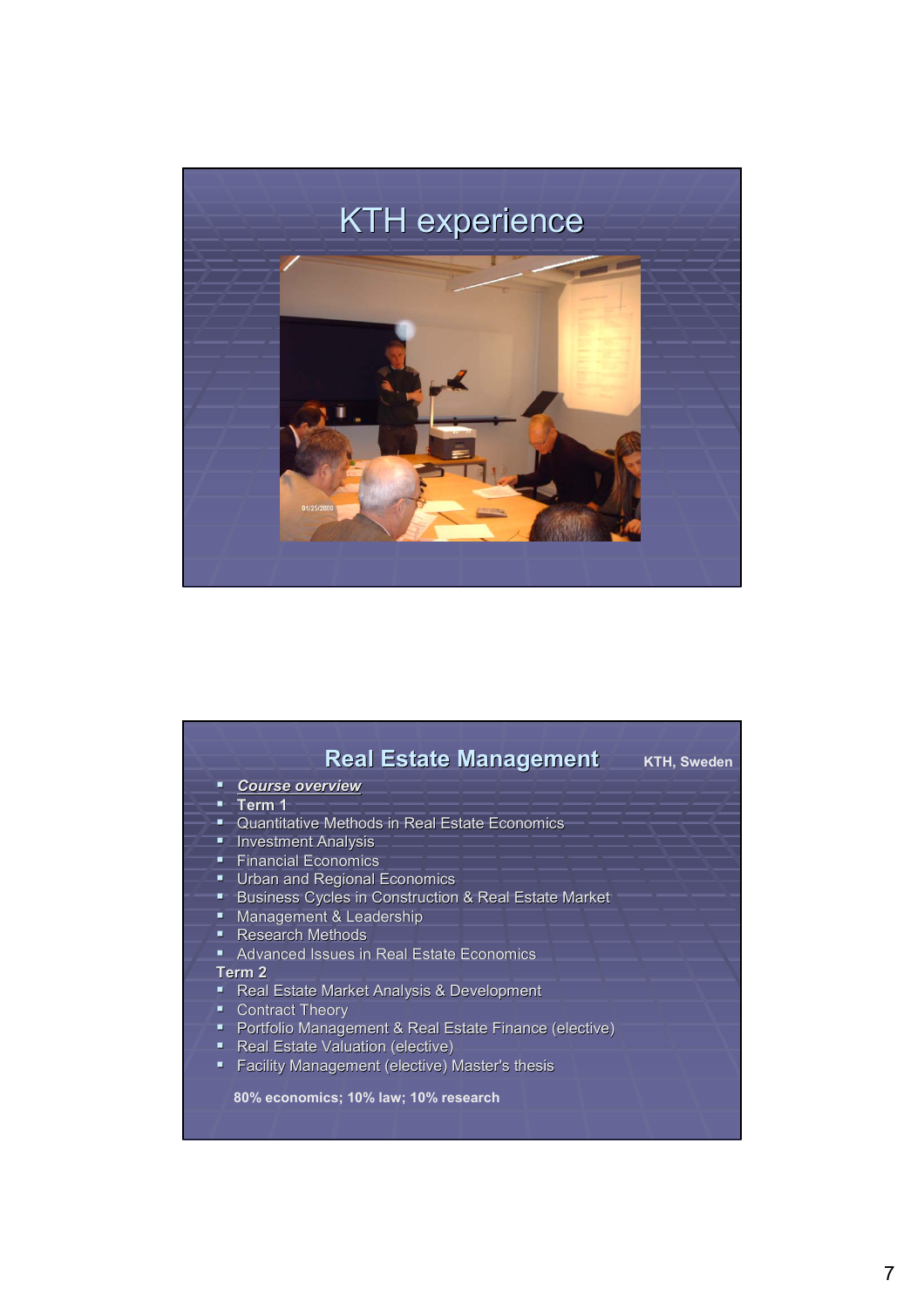# Twelve courses are organized in separate thematic modules

#### **Legal module: Legal module:**

- 1. General Civil and Public law (10 ETCS) proposed as follows:
- 2. Real estate law (6 ETCS) 2. Real estate law (6 ETCS)
- 3. Legislation related to real estate (i.e. Land 3. Legislation related to real estate (i.e. Land law, Planning law, Housing law, Environmental law) (7 ETCS). Environmental law) (7 ETCS).

#### **Economic module Economic module**

- **Real estate market analysis (7 ETCS).**
- **Investment analysis (5 ETCS). Investment analysis (5 ETCS).**
- **Real estate valuation and taxation (10 ETCS).**
- **Urban economics: advanced course (6 ETCS).**
- **Real estate finance and economics (7 ETCS).**
- **Real estate management course (7 ETCS)**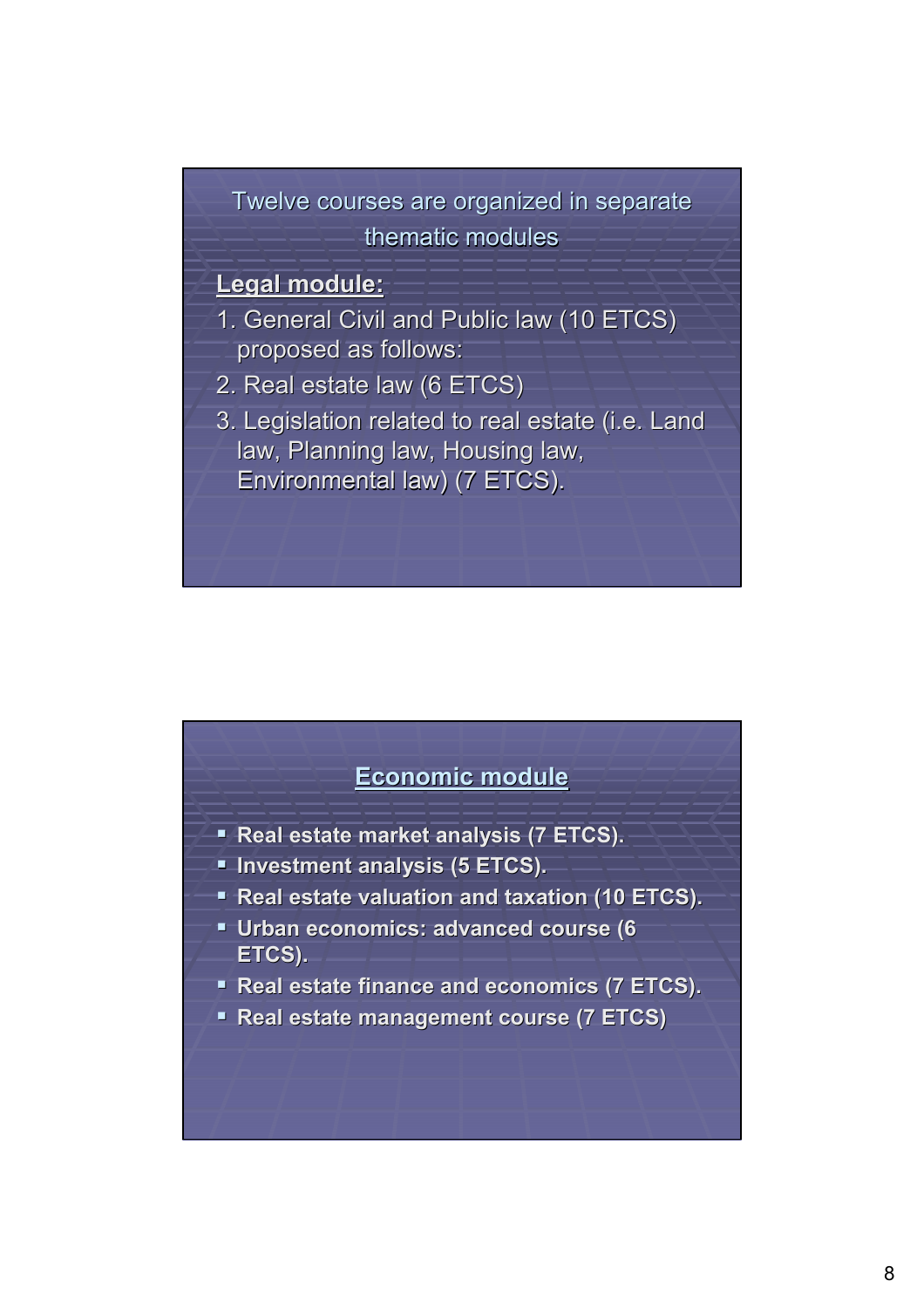## **Technical module Technical module**

- **E** Geographic Information Systems (10 credits)
- **Urban Land Management (10 credits) Urban Land Management (10 credits)**
	- **The course is divided into two parts.**
- *- Part 1- is devoted to property market in a is devoted to property market in a broad sense. broad sense.*
- *- Part 2 - is the main part and emphasizes is the main part and emphasizes implementation of physical plans in urban implementation of physical plans in urban and suburban areas*

## **Courses will be added into the Bachelor Courses will be added into the Bachelor programs of TUM and CSU**

- $\blacksquare$  To strengthen a component of real estate economics in the existing curriculum for students to be better prepared for the Master level:
- **Fundamentals of real estate market (6 ETCS) Fundamentals of real estate market (6 ETCS)**
- **Urban and regional economics (basic course) (7 ETCS) course) (7 ETCS)**
- **Fundamentals of civil and public law (7 Fundamentals of civil and public law (7 ETCS)**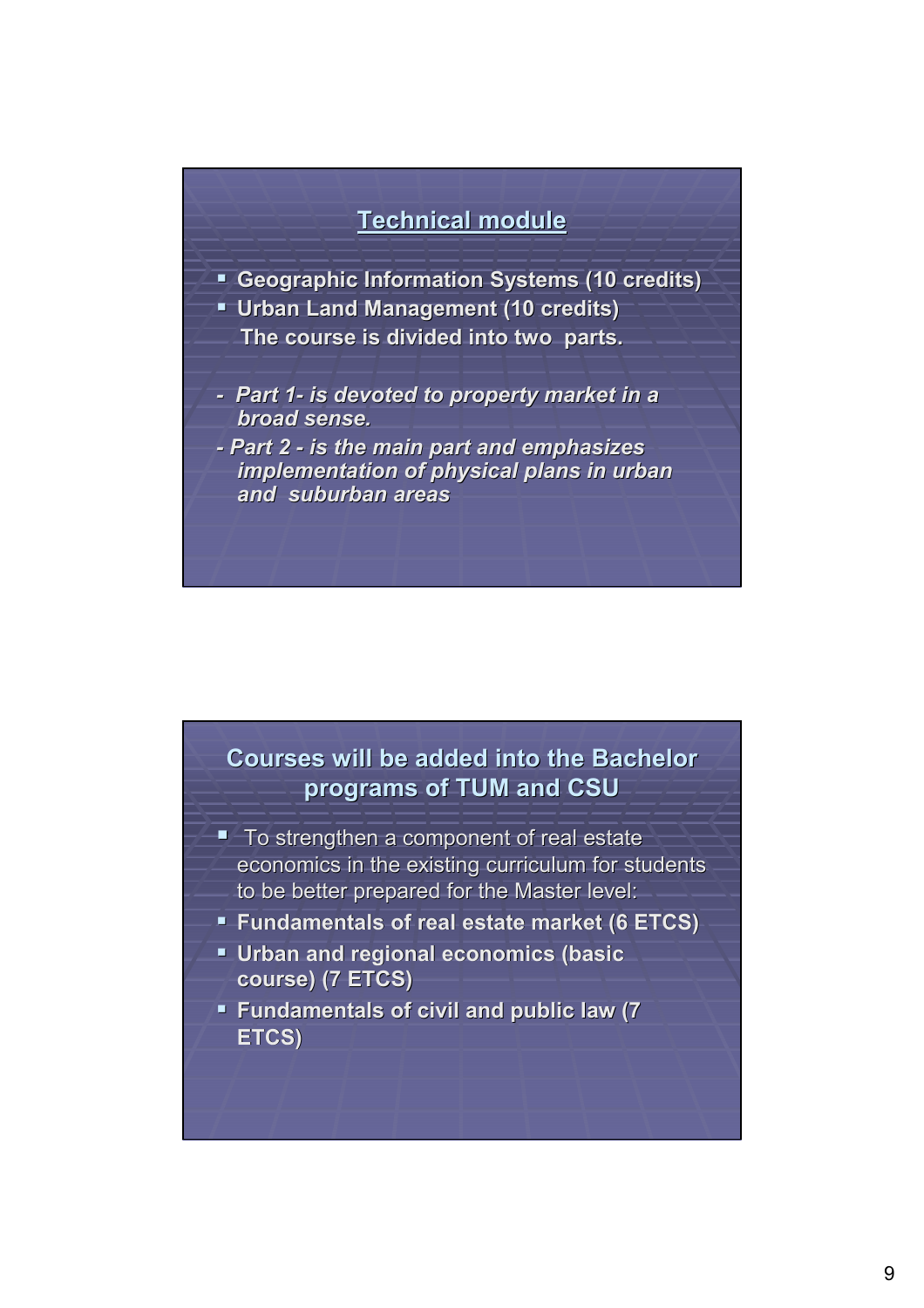|                           | <b>Activities</b>                                                                              |                |                |                |                |             |                |              |                          |                |              |             |             |
|---------------------------|------------------------------------------------------------------------------------------------|----------------|----------------|----------------|----------------|-------------|----------------|--------------|--------------------------|----------------|--------------|-------------|-------------|
| Ref. Nº<br>/Sub Ref. N°   | Title                                                                                          | M              | M <sub>2</sub> | M <sub>3</sub> | M <sub>4</sub> | M5          | M <sub>6</sub> | M7           | M8                       | M <sub>9</sub> | M10          | MII         | M12         |
| Ref. Nº1                  | Developed new curricula, new courses and teaching materials                                    | $\overline{0}$ |                |                |                |             |                |              |                          |                |              |             |             |
| Sub Ref. Nº1.1            | Analysis of the needs of TUM and CSU                                                           | <b>XXXX</b>    | <b>XXXX</b>    |                |                |             |                |              |                          |                |              |             |             |
| Sub Ref. Nº1.2            | Study visits of TUM and CSU administrative staff                                               |                |                | $\equiv$       |                |             |                |              |                          |                |              |             |             |
|                           | Sub Ref. N°1.3 Development of new curricula and new courses                                    |                |                | <b>XXXX</b>    | <b>XXXX</b>    | XXXX        | <b>XXXX</b>    | XXXX         | <b>XXXX</b>              | <b>XXXX</b>    | <b>XXXX</b>  | <b>XXXX</b> | XXXX        |
| Sub Ref. N°1.4            | Development and publishing of new teaching materials                                           |                |                |                |                | <b>XXXX</b> | <b>XXXX</b>    | <b>XXXX</b>  | <b>XXXX</b>              | <b>XXXX</b>    | <b>XXXX</b>  | <b>XXXX</b> | <b>XXXX</b> |
| Sub Ref. Nº1.5            | "Pilot" implementation of the courses                                                          |                |                |                |                |             |                |              |                          |                |              |             |             |
| Ref. N°2                  | <b>Established Centres on Real Estate Economics</b>                                            |                |                | $\Omega$       |                |             |                |              |                          |                |              |             |             |
|                           | Sub Ref. N°2.1 Equipping Centres on Real Estate Economics                                      |                |                | <b>XXXX</b>    | <b>XXXX</b>    | XXXX        | XXXX           | XXXX         | XXXX                     | <b>XXXX</b>    | XXXX         | XXXX        | XXXX        |
| Ref. N°3                  | Introduced new IT teaching methodologies                                                       |                |                |                |                |             |                |              |                          |                |              |             |             |
| Sub Ref. N°3.1 IT courses |                                                                                                |                |                |                |                |             |                |              |                          |                |              |             |             |
|                           | Sub Ref. N°3.2   Methodological seminar at KTH                                                 |                |                |                |                |             |                |              |                          |                |              |             |             |
| Sub Ref. N°4              | Retrained teachers and trained students                                                        |                |                | $\overline{0}$ |                |             |                |              |                          |                |              |             |             |
|                           | Sub Ref. Nº4.1 Study visits of TUM and CSU staff to the EU universities                        |                |                |                | <b>STATE</b>   |             |                |              | <b>COL</b>               |                |              |             |             |
|                           | Sub Ref. Nº4.2   English courses for teachers and students                                     |                |                | XXXX           | XXXX           |             | <b>XXXX</b>    | XXXX         | <b>XXXX</b>              | XXXX           |              |             |             |
|                           | Sub Ref. N°43 Student mobility                                                                 |                |                |                |                |             |                |              |                          | XXXX           |              |             |             |
| Ref. N°5                  | Dissemination and sustainability                                                               |                | $\mathbf{o}$   |                |                |             |                |              |                          |                |              |             |             |
|                           | Sub Ref. N°5.1 Advertising campaign                                                            |                |                |                |                |             | <b>XXXX</b>    | XXXX         | <b>XXXX</b>              | <b>XXXX</b>    |              |             |             |
|                           | Sub Ref. N°5.2 Design and maintenance of the Centres' websites                                 |                | XXXX           | <b>XXXX</b>    | X              | X           | X              | X            | x                        | X              | X            | X           | x           |
|                           | Sub Ref. N°5.3 The International conference "Educating Entrepreneurs in Real<br>Estate Sector" |                |                |                |                |             |                |              |                          |                |              |             |             |
| Ref. N <sup>°</sup> 6     | Quality control and monitoring                                                                 | $\overline{0}$ |                |                |                |             |                |              |                          |                |              |             |             |
|                           | Sub Ref. N°6.1 Permanent control by Project local coordinator and Reference team               | <b>XXXX</b>    | <b>XXXX</b>    | <b>XXXX</b>    | <b>XXXX</b>    | XXXX        | XXXX           | <b>XXXX</b>  | <b>XXXX</b>              | <b>XXXX</b>    | <b>XXXX</b>  | <b>XXXX</b> | XXXX        |
|                           | Sub Ref. N°6.2 Permanent control by Project coordinator. Monitoring visit                      | ----           | $-$            | ----           | $-$            | <b>HERE</b> | <b>HERE'S</b>  | <b>HOLLA</b> | ----                     | <b>HOLLAND</b> | <b>House</b> | ----        | <b>Home</b> |
| Ref. N°7                  | Management of the Project                                                                      | $\overline{0}$ |                |                |                |             |                |              |                          |                |              |             |             |
|                           | Sub Ref. N°7.1 Kick off meeting                                                                |                | $\mathbf{x}$   |                |                |             |                |              |                          |                |              |             |             |
|                           | Sub Ref. N°7.2 Project management by Project coordinator and EU contact person                 | $==$           | $=$            | $=$            | $=$            | $=$         | $=$            | $==$         | $\overline{\phantom{a}}$ | $=$            | $=$          | $\equiv$    | $==$        |
|                           | Sub Ref. N°7.3 Project management by the local management team                                 | XXXX           | XXXX           | XXXX           | XXXX           | XXXX        | XXXX           | XXXX         | XXXX                     | XXXX           | XXXX         | XXXX XXXX   |             |
|                           | Sub Ref. N°7.4 Coordination meetings                                                           |                |                |                | ٠              |             |                |              | ٠                        |                |              |             |             |

# The most important courses Business negotiation  $-90\%$ Financial management- 80 % **Strategic planning– 80%** ■ Commercial law- 70%  $\blacksquare$  HR management – 80% *The business sector considers the following courses to be the most The business sec*<br>*important in the*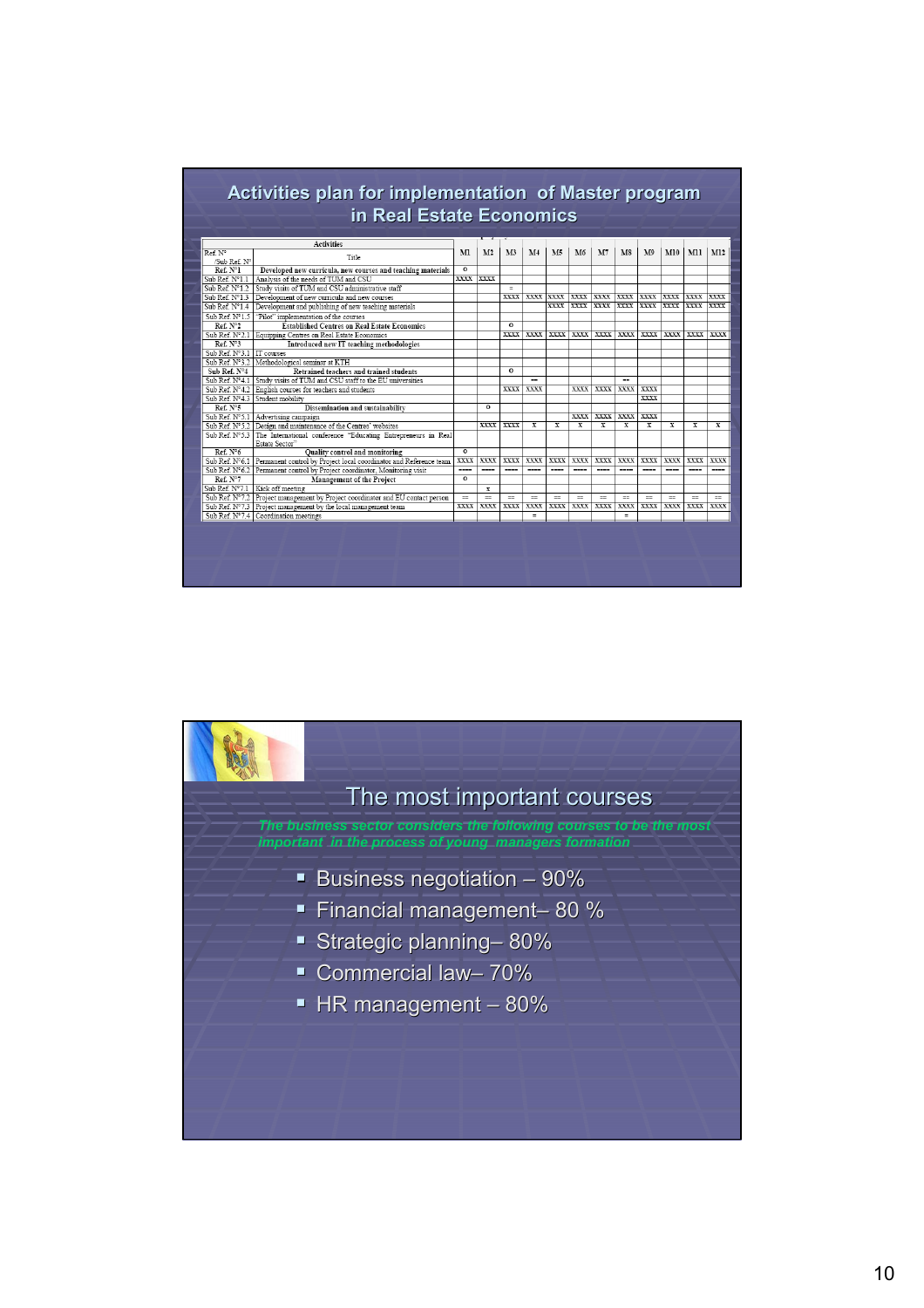### **Critical issues Critical issues**

- 1. Approval of the study plan by Ministry of Education;
- 2. Development and approval of analytical programs;
- 3. Development and publishing of study materials
- 4. Creation of Real Estate Economics IT Centre;
- 5. Promotion of the new master program;
- $6.$  Start-up of organizational changes;
- 7. Procurement of manuals.

# Up to date status of activities

- 1. Study plan developed and approved by TUM Senate;
- 2. English and IT courses taking place at TUM;
- 3. Contract signed for delivery of equipment;
- 4. Web page developed for two universities;
- 5. Promotional materials developed;
- 6. Student mobility mechanism determined;
- 7. On-going study visits at KTH-TUM-CSU.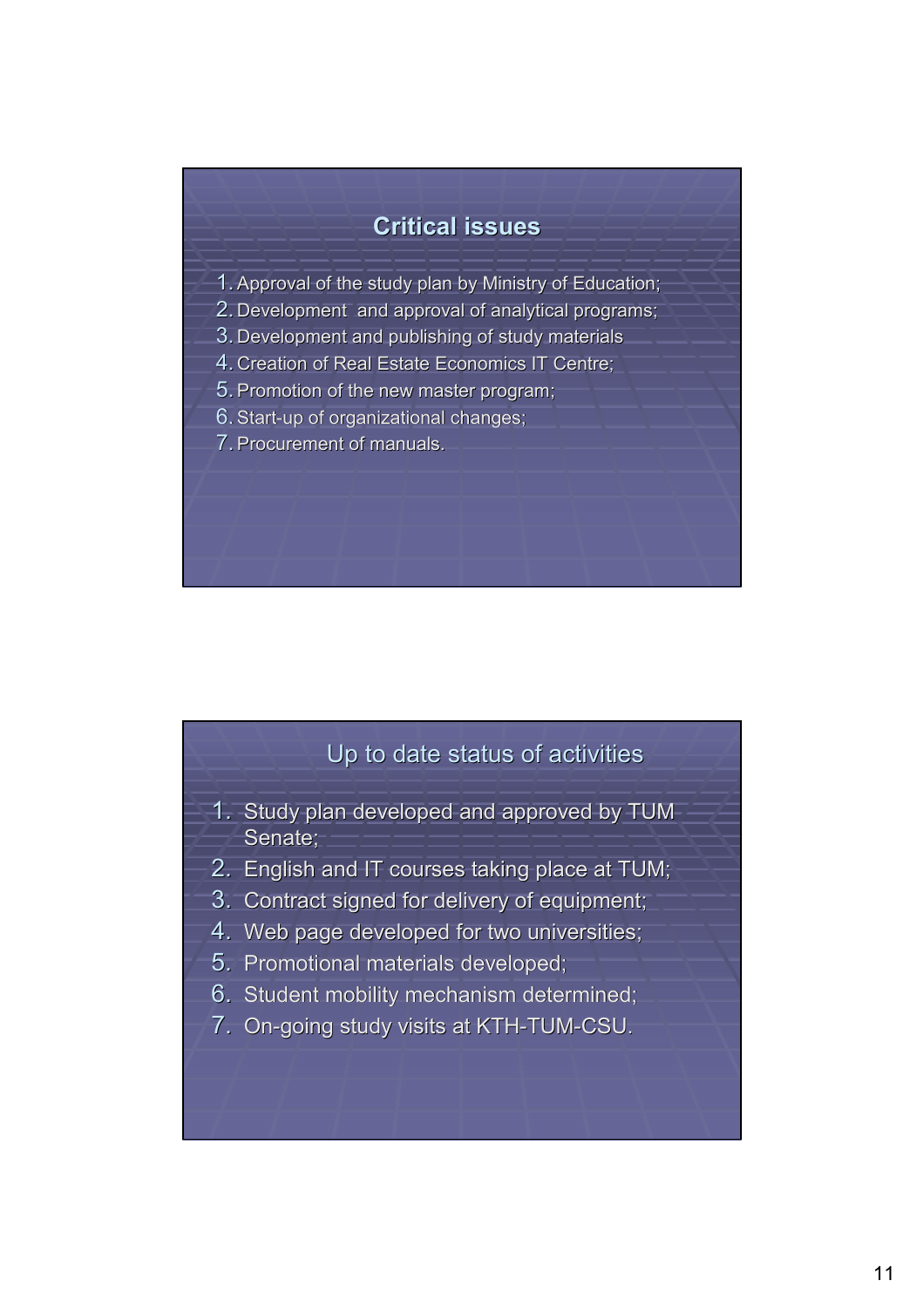